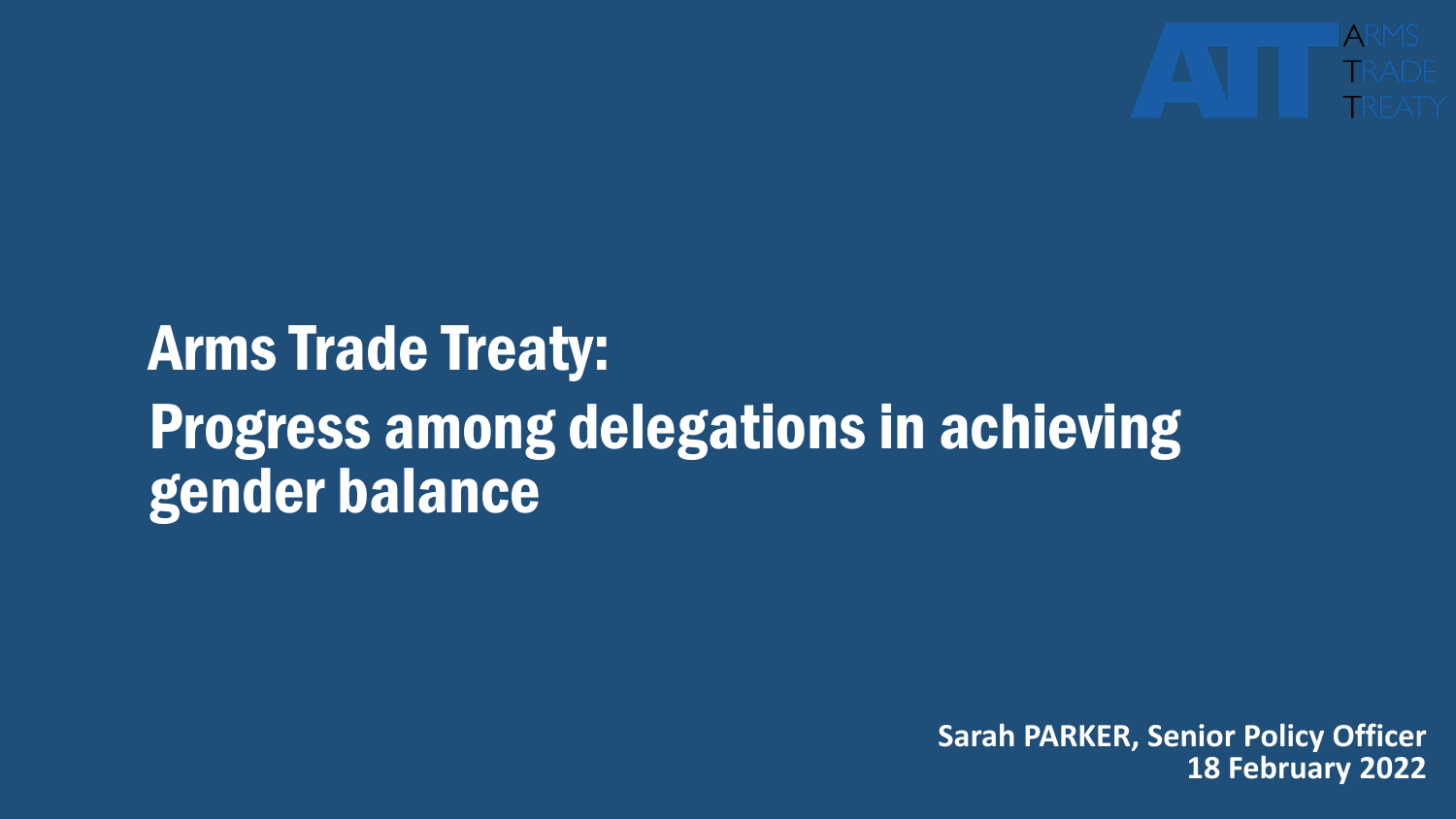



*CSP5 decisions (paragraph 22(a)(i) & (ii))*

(i) States Parties, Signatory and Observer States attending ATT Working Groups, preparatory meetings and CSP itself should strive for gender balance in their delegations.

(ii) The ATT Secretariat should report to CSPs on overall **progress** among **delegations**in achieving **gender balance.**

*Interpretation of the CSP5 mandate*

- Progress?

- Delegations?
- Gender balance?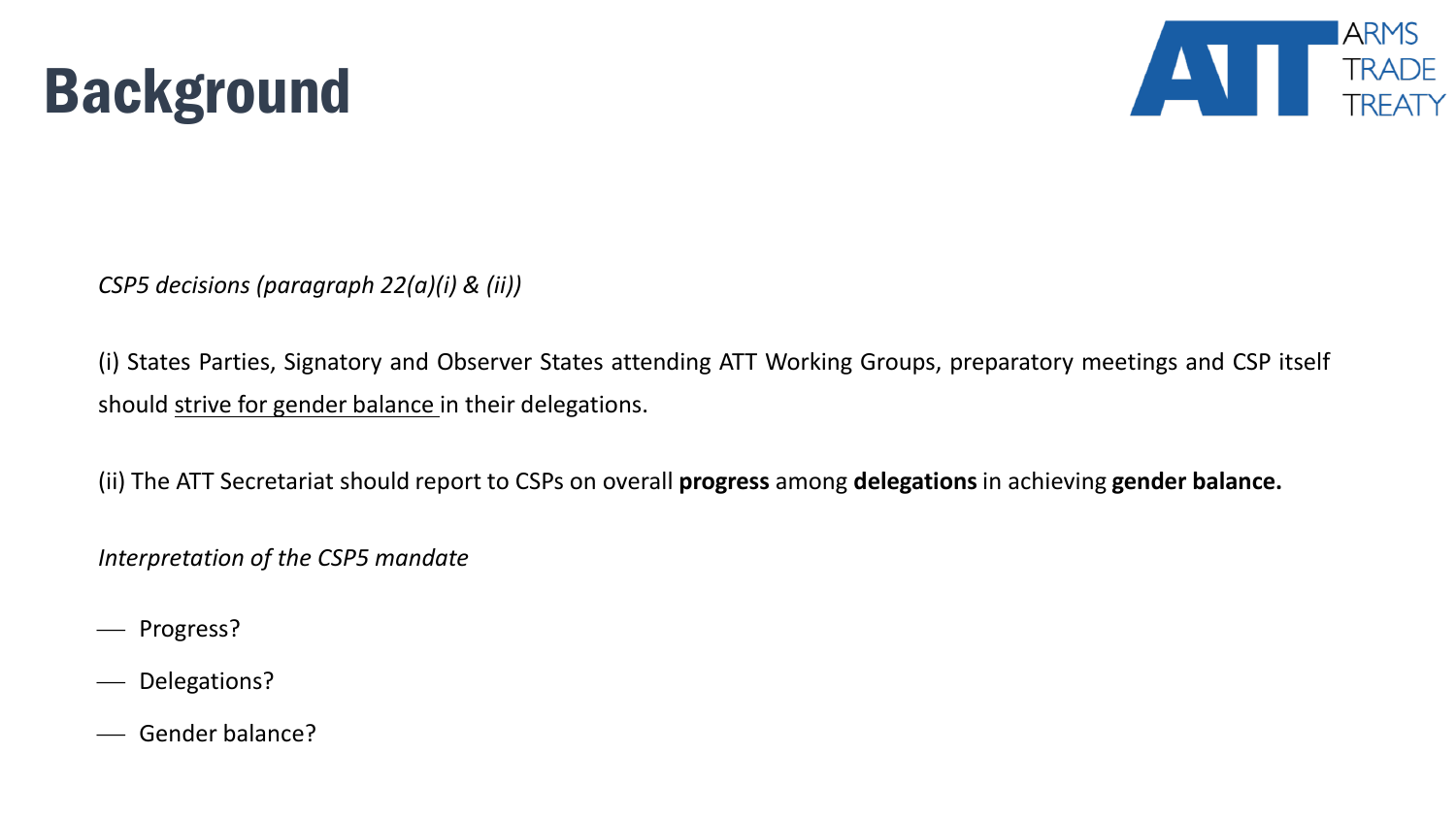



*Sources of data*

- Lists of participants
- Online registration records

*Parameters*

- Registration only required for CSPs
- From CSP5 onwards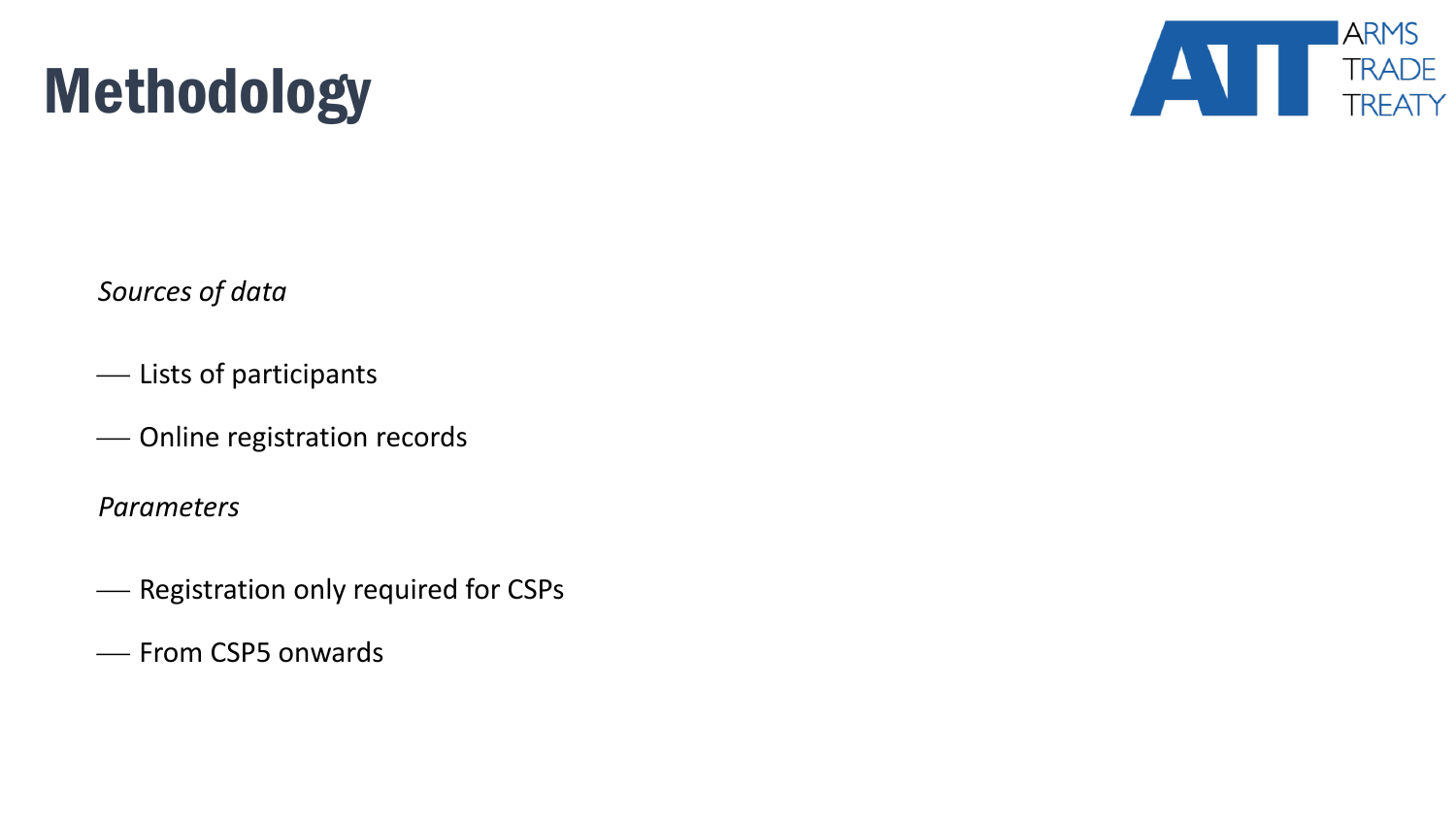



**CSP7**

**Men** Women

**Men** Women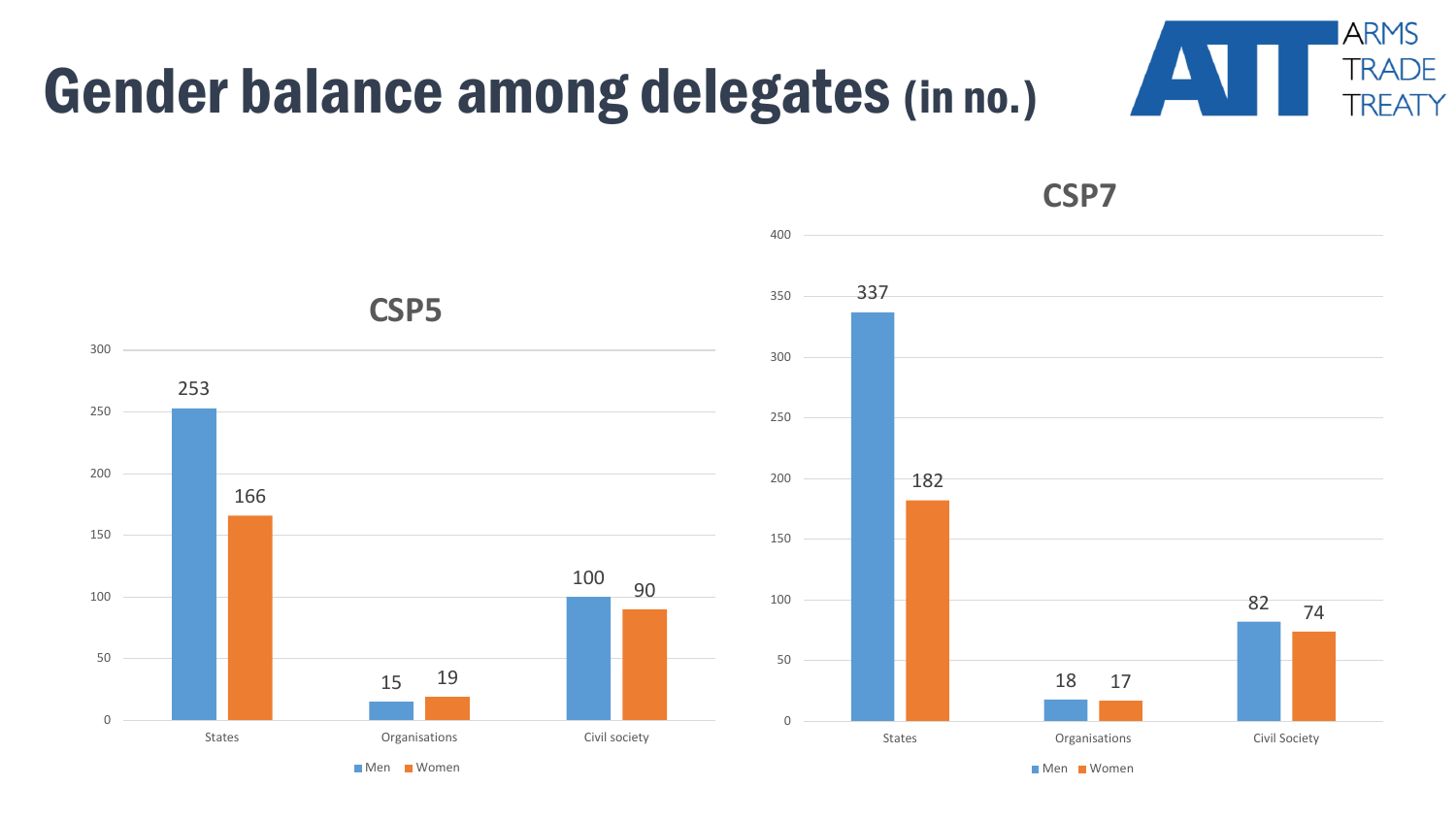# Gender balance among delegates (in %)





**CSP5**



## **CSP7**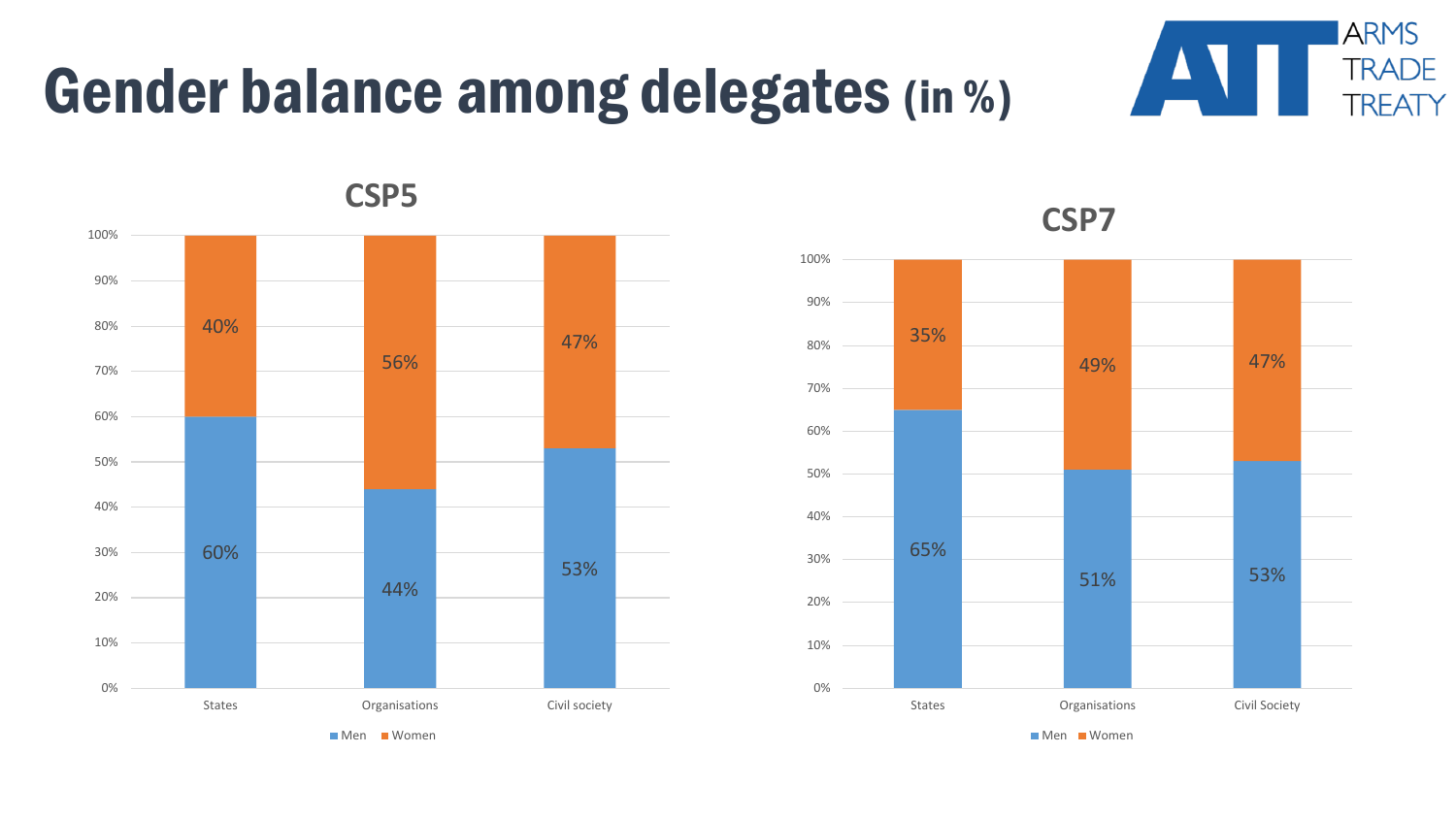### **ARMS** Gender balance among State delegates **TRADE TREATY** By region (in %)



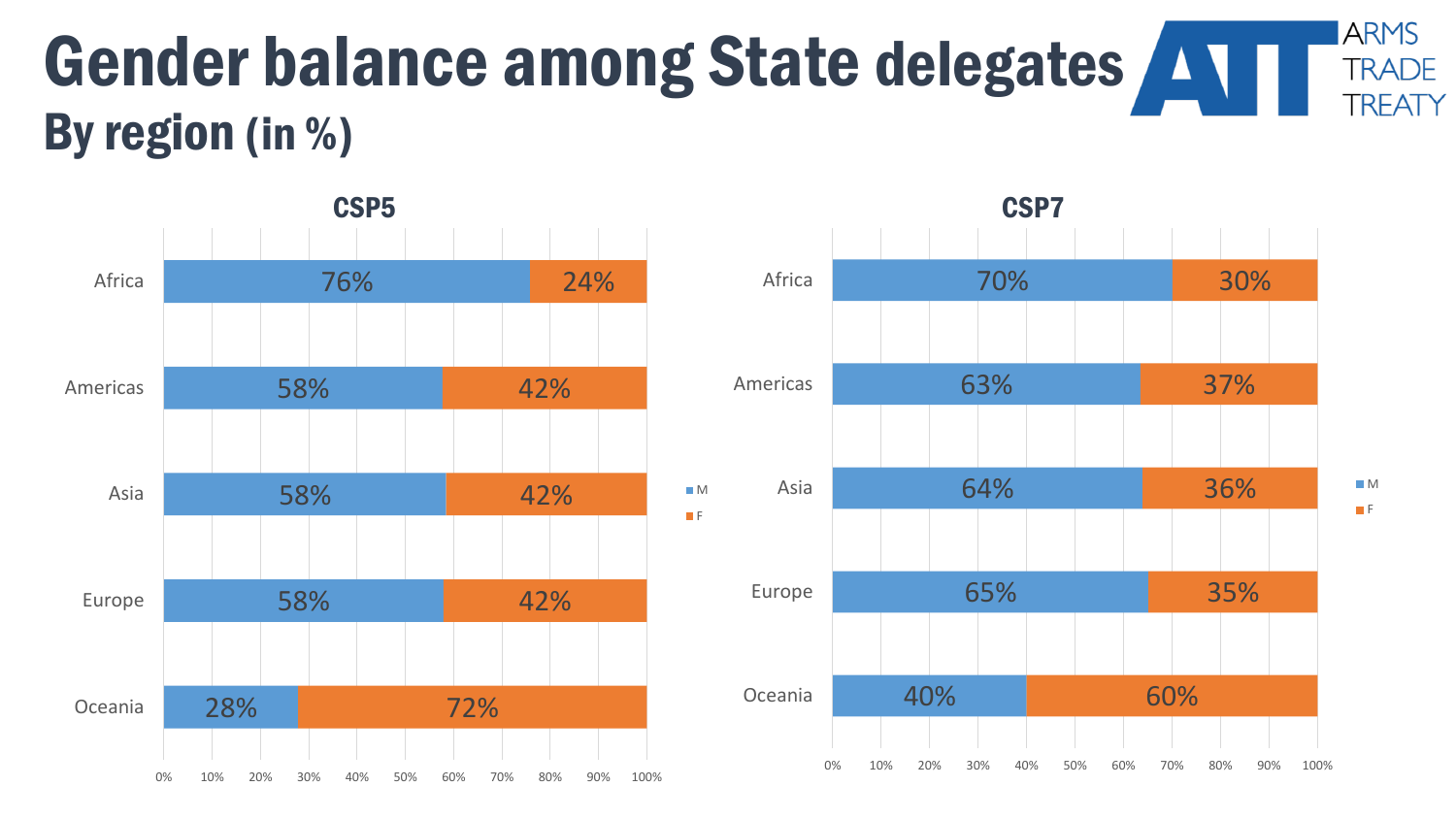### **ARMS TRADE** Gender balance among delegations (by %) **TREATY**

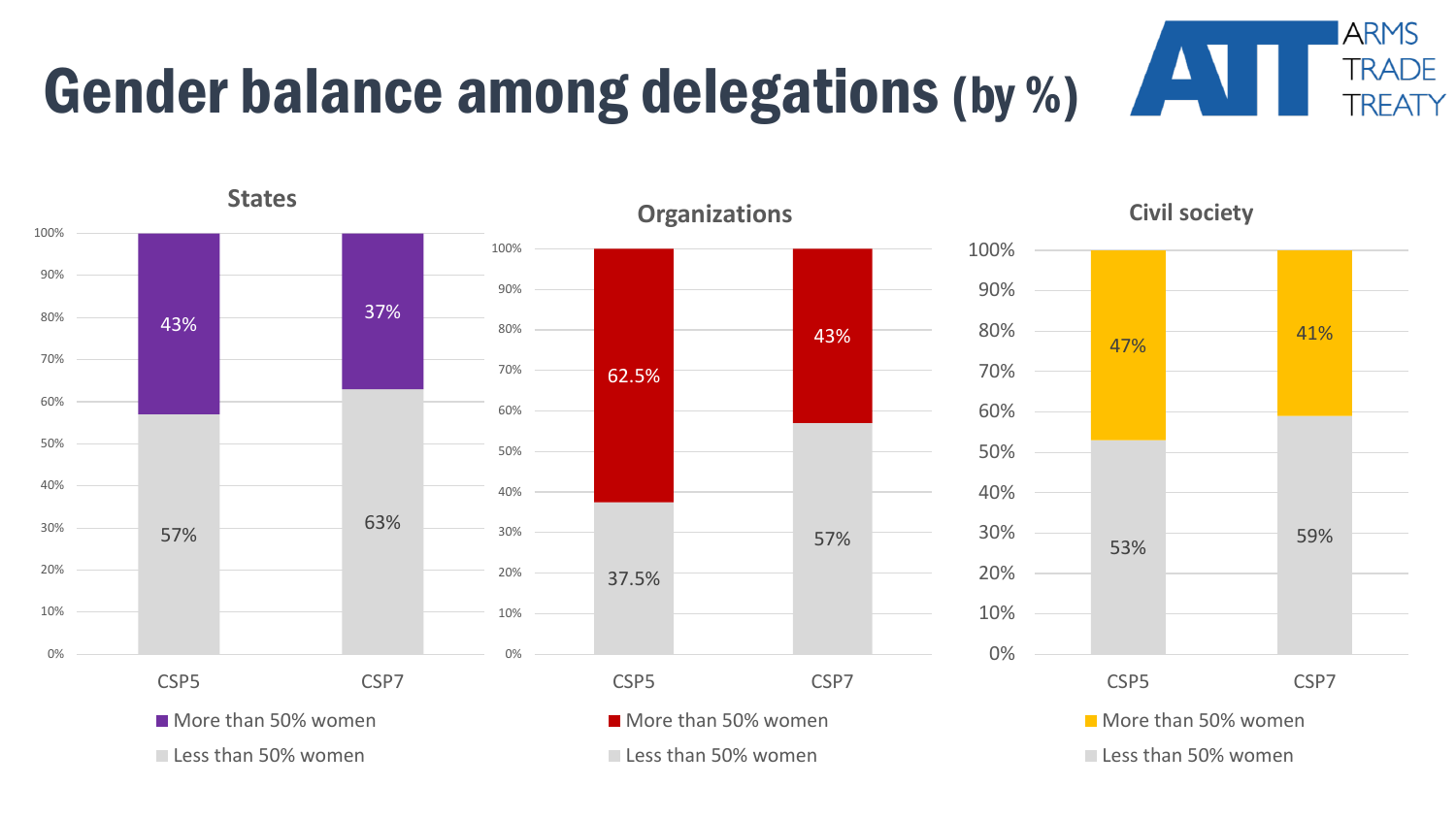## Gender balance among delegations (States)



| <b>CSP5</b>         |     |      |  |  |
|---------------------|-----|------|--|--|
| <b>States</b>       | No. | $\%$ |  |  |
| No women (100% men) | 28  | 27%  |  |  |
| 50% women/50% men   | 14  | 14%  |  |  |
| 100% women (No men) | 11  | 11%  |  |  |

| <b>CSP7</b>         |     |      |  |  |
|---------------------|-----|------|--|--|
| <b>States</b>       | No. | $\%$ |  |  |
| No women (100% men) | 25  | 25%  |  |  |
| 50% women/50% men   | 12  | 12%  |  |  |
| 100% women (No men) | 8   | 8%   |  |  |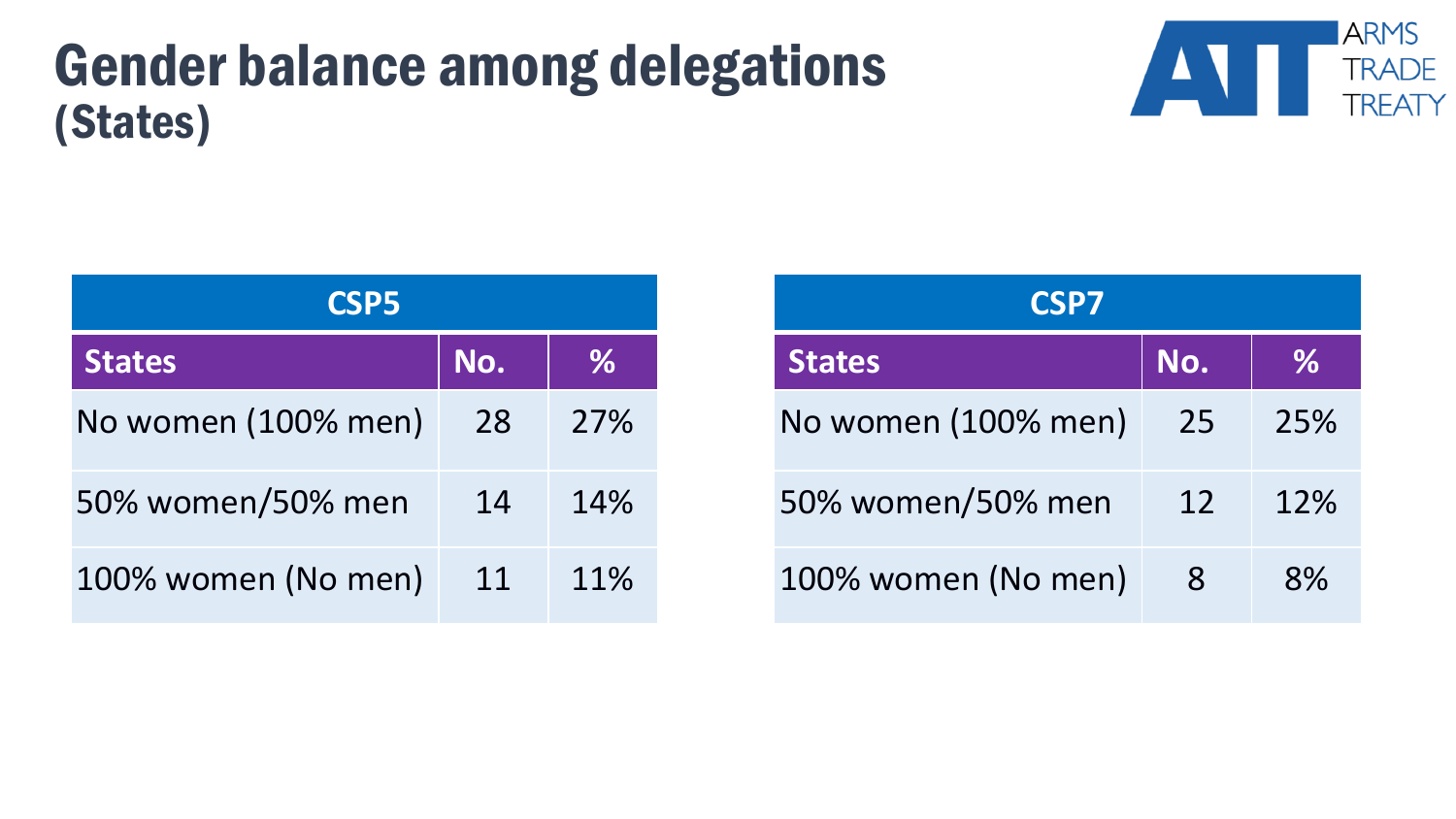## Gender balance among delegations (Organizations and civil society)



| <b>CSP5</b>          |          |               |  |  |
|----------------------|----------|---------------|--|--|
| <b>Organizations</b> | No.      | $\%$          |  |  |
| No women (100% men)  | 3        | 38%           |  |  |
| 50% women/50% men    | $\Omega$ | $0\%$         |  |  |
| 100% women (No men)  | 1        | 13%           |  |  |
| <b>Civil society</b> | No.      | $\frac{0}{0}$ |  |  |
| No women (100% men)  | 38       | 45%           |  |  |
| 50% women/50% men    | 8        | 9%            |  |  |
| 100% women (No men)  | 26       | 31%           |  |  |

| <b>CSP7</b>          |          |               |  |  |
|----------------------|----------|---------------|--|--|
| <b>Organizations</b> | No.      | %             |  |  |
| No women (100% men)  | 1        | 14%           |  |  |
| 50% women/50% men    | 1        | 14%           |  |  |
| 100% women (No men)  | $\Omega$ | 0%            |  |  |
| <b>Civil society</b> | No.      | $\frac{0}{6}$ |  |  |
| No women (100% men)  | 42       | 55%           |  |  |
| 50% women/50% men    | 6        | 8%            |  |  |
| 100% women (No men)  | 19       | 25%           |  |  |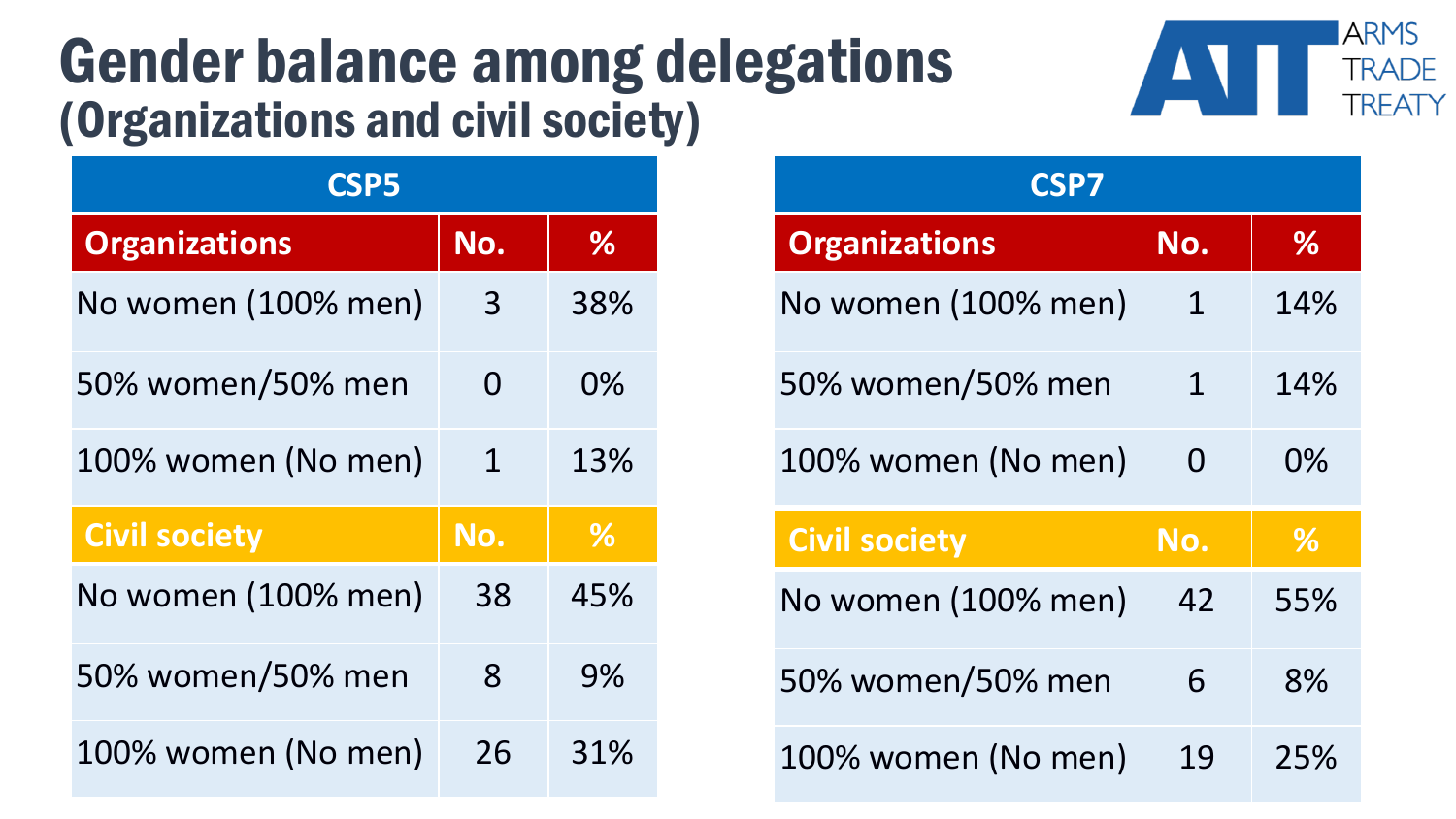# Heads of delegation





## States **Contractions** Critics **Contractions** Critics **Contractions**